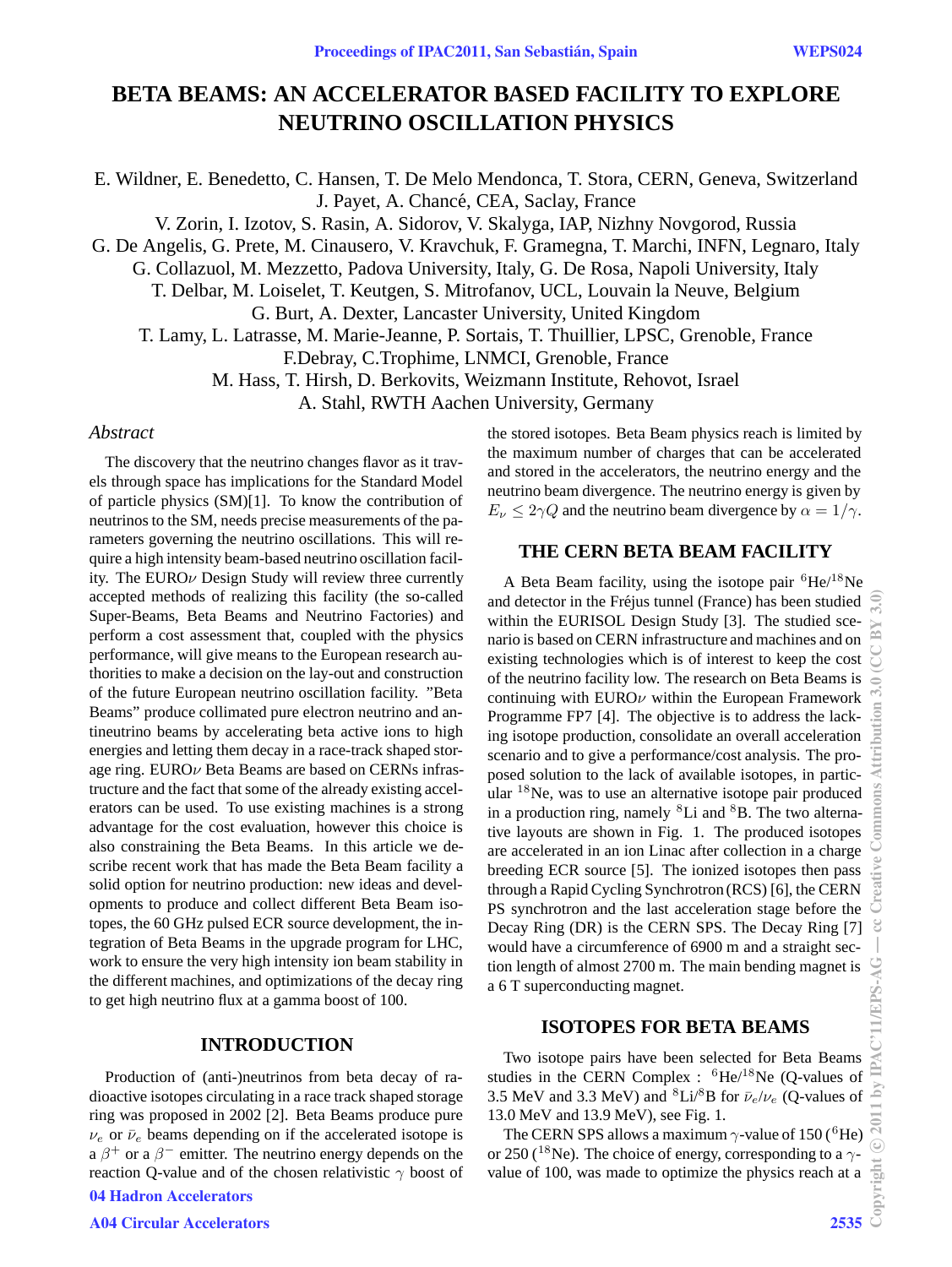

Figure 1: Layout of the CERN Beta Beam. Two beta emitting isotope pairs are considered:  ${}^{6}$ He/ ${}^{18}$ Ne (low-Q) with neutrinos to Fréjus and  ${}^{8}Li/{}^{8}B$  (high-Q) to Gran Sasso or Canfranc.

baseline 130 km from CERN where there could be a possibility to locate a Mton water Cherenkov detector, MEM-PHYS, for astrophysics (LAGUNA study [8], in the Fréjus tunnel). Today's measurements and hints on values of some neutrino parameters may require further optimization of  $\gamma$ boosts and preferred Q-values [9].

### *Production of Radioactive Beams for Beta Beams*

Results from experiments show that <sup>6</sup>He can be produced in sufficient rates with an available beam power of 200kW (SPL, 2 GeV) [10]. Production of  $^{18}$ Ne at  $ISOLDE<sup>1</sup>$  using a molten NaF salt loop [11] will be experimentally verified from fall 2011, see Fig. 2.



Figure 2: The molten salt loop to produce  $18$ Ne with an upgraded Linac 4 (CERN): 160MeV, 6 mA on average.

Production of <sup>8</sup>Li and <sup>8</sup>B for Beta Beams with an internal target in a production ring [14] is one of the main research tasks in EUROnu. A circulating beam of  ${}^{6}Li/{}^{7}Li$ produces the beta beam isotopes by repetitive traversals of a supersonic gas jet target, (see Fig. 3). The target also serves as a stripper and an absorber for beam cooling. The  ${}^{7}$ Li beam energy is 25 MeV and the energy loss over the target is 300 keV. The detector distance for these isotopes would be around 700 km (CERN-Canfranc or CERN-LNGS).

A preliminary lattice design for the production ring (see Fig. 3) is available [15]. However, the supersonic gas jet



Figure 3: The isotope Production Ring.

target [14] with a jet velocity of 2200 m/s (volume 4.3  $\text{m}^3$ /s) has not yet a realistic design solution. An alternative could be to use the normal kinematics reaction with  $3$ He on liquid  $6$ Li targets, now studied at Argonne National Laboratory [12]. Measurements of the efficiency of the collection device (see Fig. 4) are being evaluated [13].



Figure 4: A catcher for Li ions.

Recent cross section data from measurements of <sup>8</sup>Li and for  ${}^{8}B$  production (June 2011) will be available October 2011 (INFN-LNL, Legnaro, Italy).

The presently known rates of isotopes considered for beta beams are summarized in Table 1.

Table 1: The rate (r) extracted from the source using different production methods (<sup>6</sup>He estimated from experiments, for <sup>18</sup>Ne from experiments and calculations and rates for <sup>8</sup>Li and <sup>8</sup>B are estimated from calculations).

| <b>Isotope</b>  | ${}^{6}$ He | $18$ Ne               | ${}^{8}$ Li | ${}^{8}$ R  |
|-----------------|-------------|-----------------------|-------------|-------------|
| Prod.           | ISOL(n)     | ISOL                  | P-Ring      | P-Ring      |
| Beam            | SPL(p)      | Linac4(p)             | d           | ${}^{3}$ He |
| I [mA]          | 0.07        | 6                     | 0.160       | 0.160       |
| E [MeV]         | 2000        | 160                   | 25          | 25          |
| $P$ [kW]        | 200         | 960                   | 4           | 4           |
| Target          | W/BeO       | $^{23}$ Na, $^{19}$ F | $^7$ Li     | $^{6}$ I j  |
| r $[10^{13}/s]$ | 5           |                       | 0.1         | 0.08        |

The 60 GHz ECR source, pulsing at 10 Hz, injecting 50  $\mu$ s long pulses, containing  $5 \cdot 10^{12}$  atoms, will be assembled (magnet structures and gyrotron) during 2012 [16]. To avoid space charge effects, only charge state  $+1$  will be extracted.

> 04 Hadron Accelerators A04 Circular Accelerators

<sup>&</sup>lt;sup>1</sup> Isotope Separator On Line-DEtector